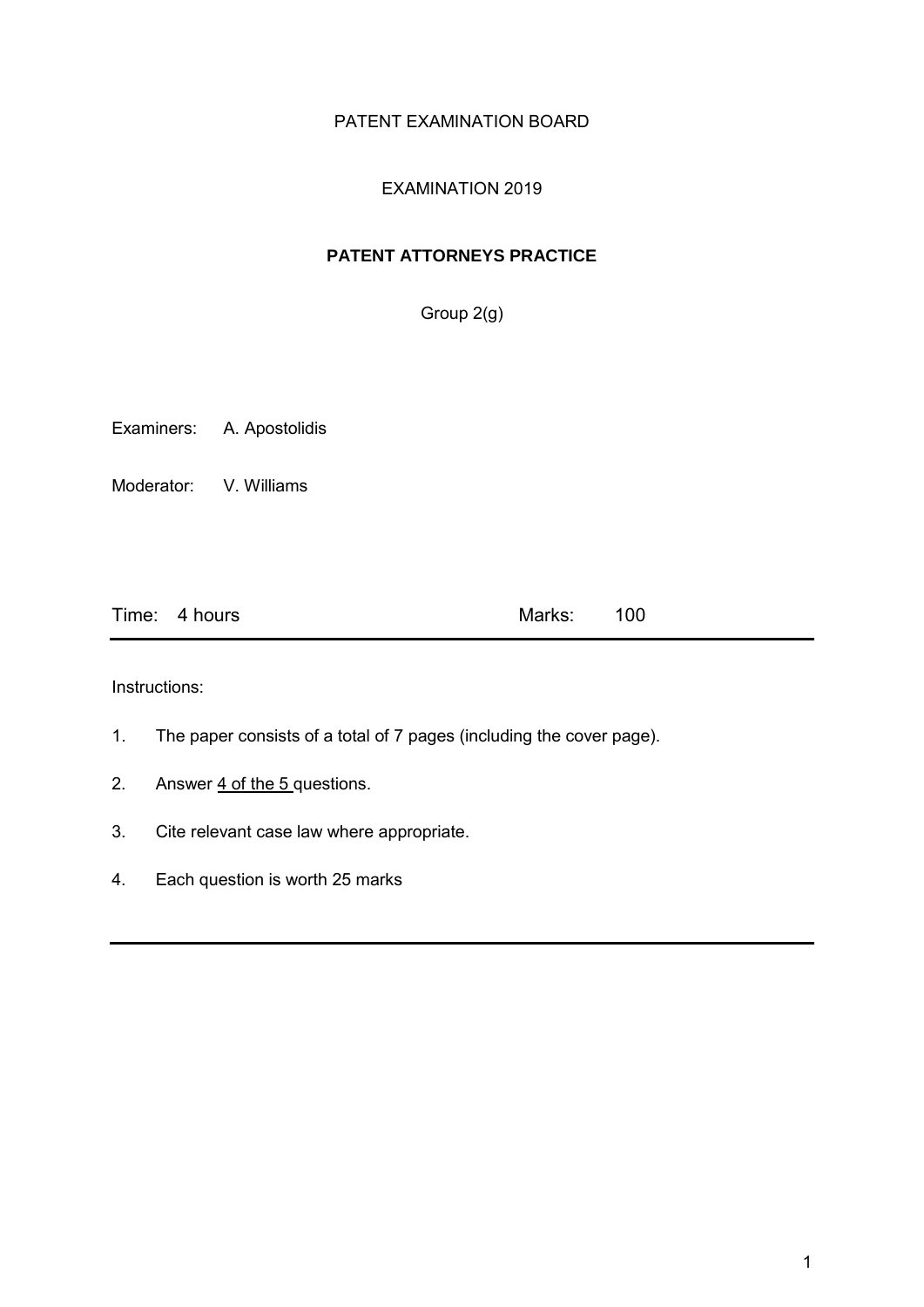You are approached by your client, Super Advertising, asking for advice on the infringement of its patent which was granted two years ago. The claims of the patent read:

- $4<sup>1</sup>$ A flag construction comprising a pole which includes, at least at the top end thereof, a flexible section which is adapted to be bent into a substantially U-shaped section and being adapted to engage at least a portion of the periphery of a piece of material and to maintain it under tension at least in the area defined by the pole, the U-shaped section and a line between a point towards the tip of the flexible section and a point along the length of the pole.
- $2.$ The flag construction according to claim 1 in which the top end of the pole includes a flexible section of fibreglass or the like which tapers to a narrow diameter.
- $3<sub>1</sub>$ A flag construction according to claim 2 in which the tapered section is integral with the pole.
- $\overline{4}$ The flag construction according to claim 3 in which the material includes a seam or sleeve along one edge, into which the tapered end of the pole is slided (sic).
- 5. A flag construction according to any of the above claims including the combination of an inverted U-shaped section with an inverted teardrop-shaped piece of material.
- 6. A flag construction according to any of the above claims in which the pole is adapted to rotate about its own axis.
- $7.$ A flag construction substantially as described with reference to the accompanying drawing.'

Your client wrote a letter of demand to the alleged infringer to which the alleged infringer included a photo of its product (shown further below) and argued that its advertising banner does not infringe because:

- (a) The top periphery of its product is not "U shaped";
- (b) Its product does not have a pole, but three interlinked pieces of piping; and
- (c) Even if there were a pole, it is not the pole that engages the flag material but rather the flag material that engages the pole since the flag is provided with a sleeve to receive the pole.

This response angered your client further, and he now wishes to write a letter to the South African Rugby Union to cancel the award of a tender, worth R2.5 million, to the infringer to supply it with advertising banners of the type in question.

Advise your client on the prospects of success from an infringement point of view and whether he should contact the South African Rugby Union to warn them of the infringement.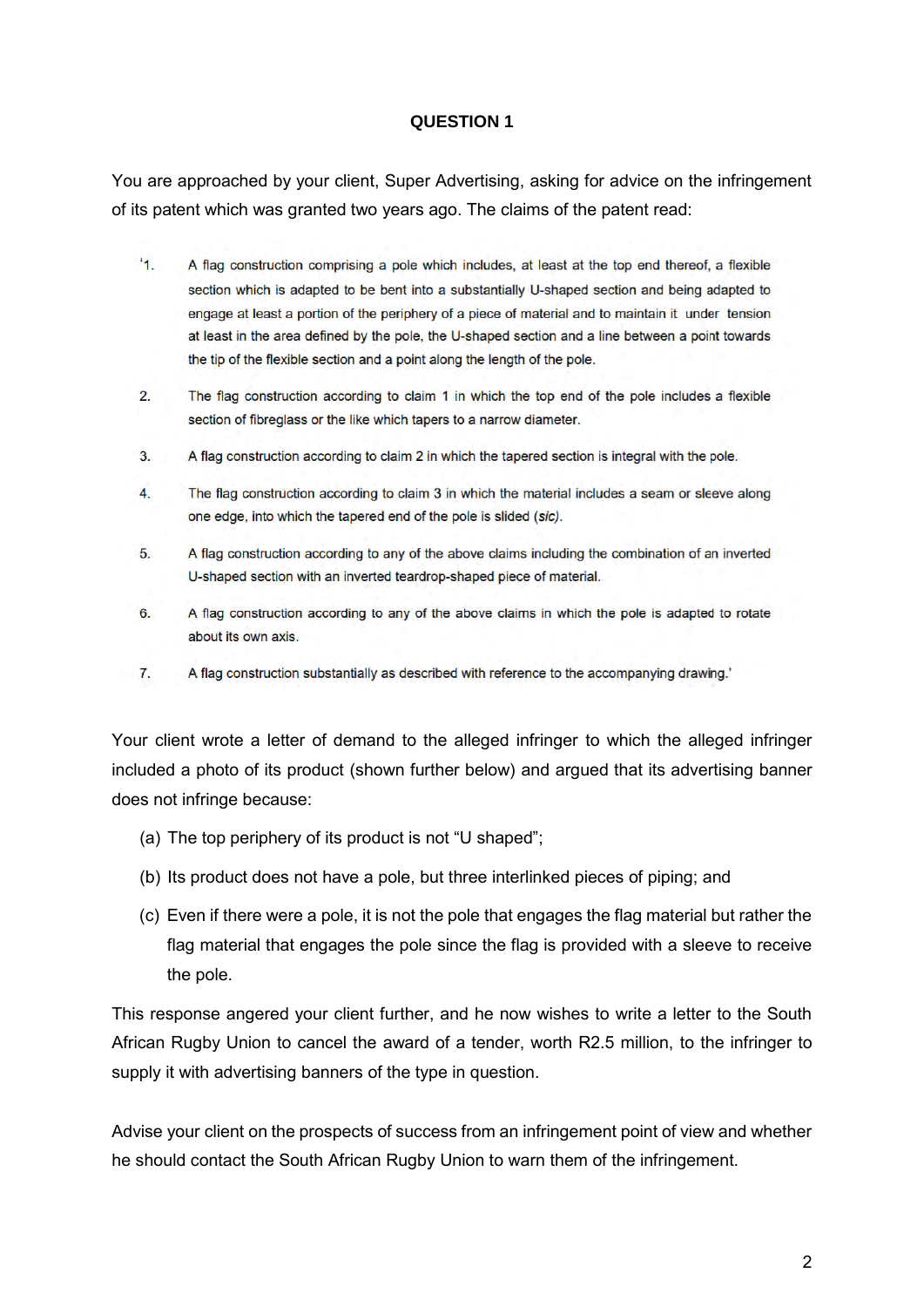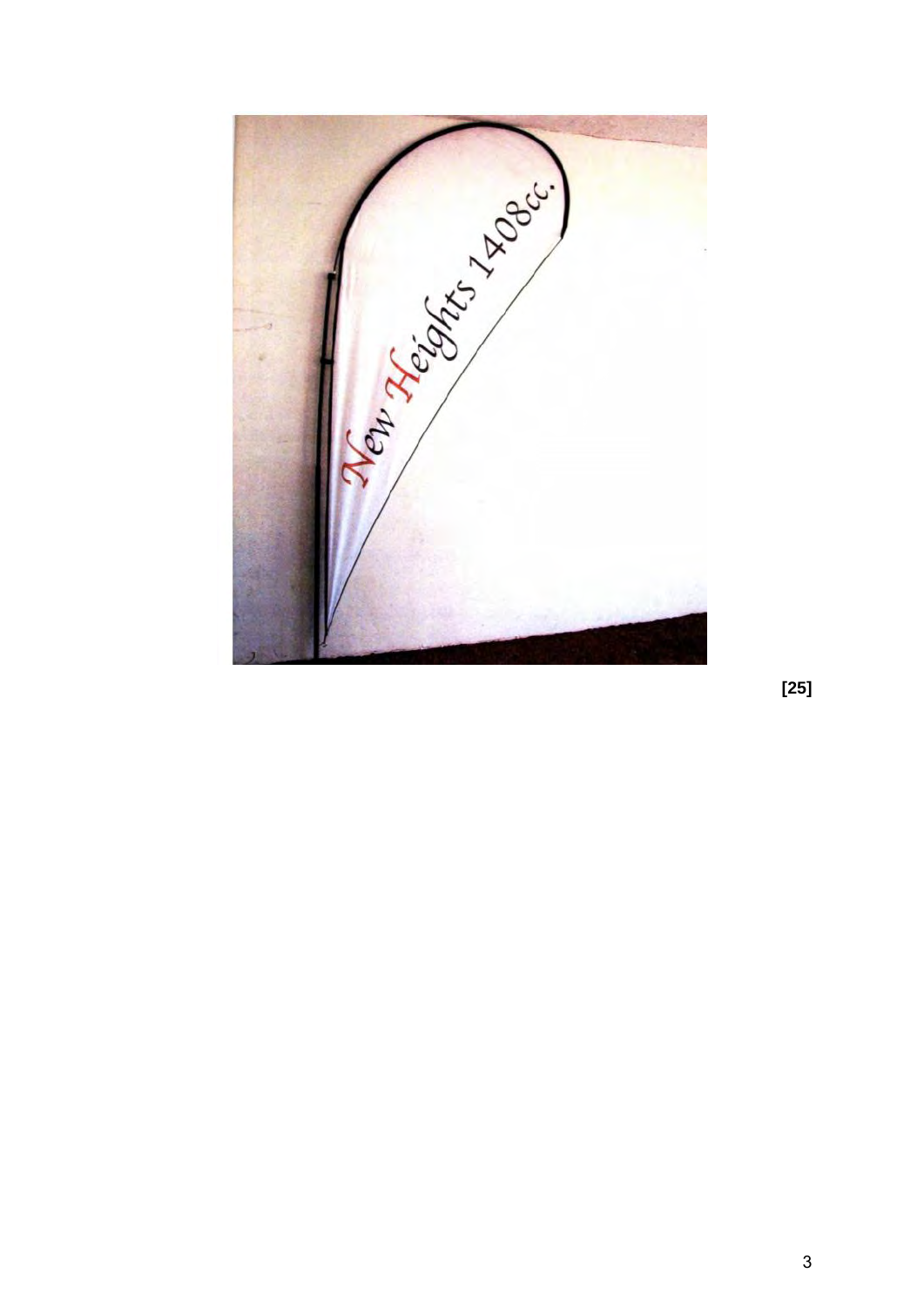A potential South African client contacts you to set up a conference call concerning the infringement of its patent in South Africa. The patent relates to a type of container, used for transportation of liquids, known as an intermediate bulk container (IBC).

An IBC consists of an outer protective cage and a removable plastic inner bottle in which the liquid is held (see picture below).

In some IBCs, the bottle can be replaced when it becomes unusable. IBC manufacturers sell replacement bottles, but there is also a market for replacement bottles produced by manufacturers other than the manufacturer of the original IBC.

A South African company called Delta has been identified as reconditioning used IBCs by removing the old bottle, repairing the cage as appropriate, and fitting a new bottle. Delta purchased its replacement bottles from South African Bottle Co and would then sell the reconditioned IBCs in competition with the patentee.



Your client tells you that the inventive concept lies in the cage and that the bottle has a very specific design which will only fit the cage of the patentee and no other IBC. Your client also mentions to you that he noted, while speaking to you, that the 2016 renewal fee for the patent in question was underpaid by R150.00.

Assuming that Delta's product falls within the scope of claim 1 of your client's patent, advise your client on infringement with respect to both Delta and South African Bottle Co and its prospects of success.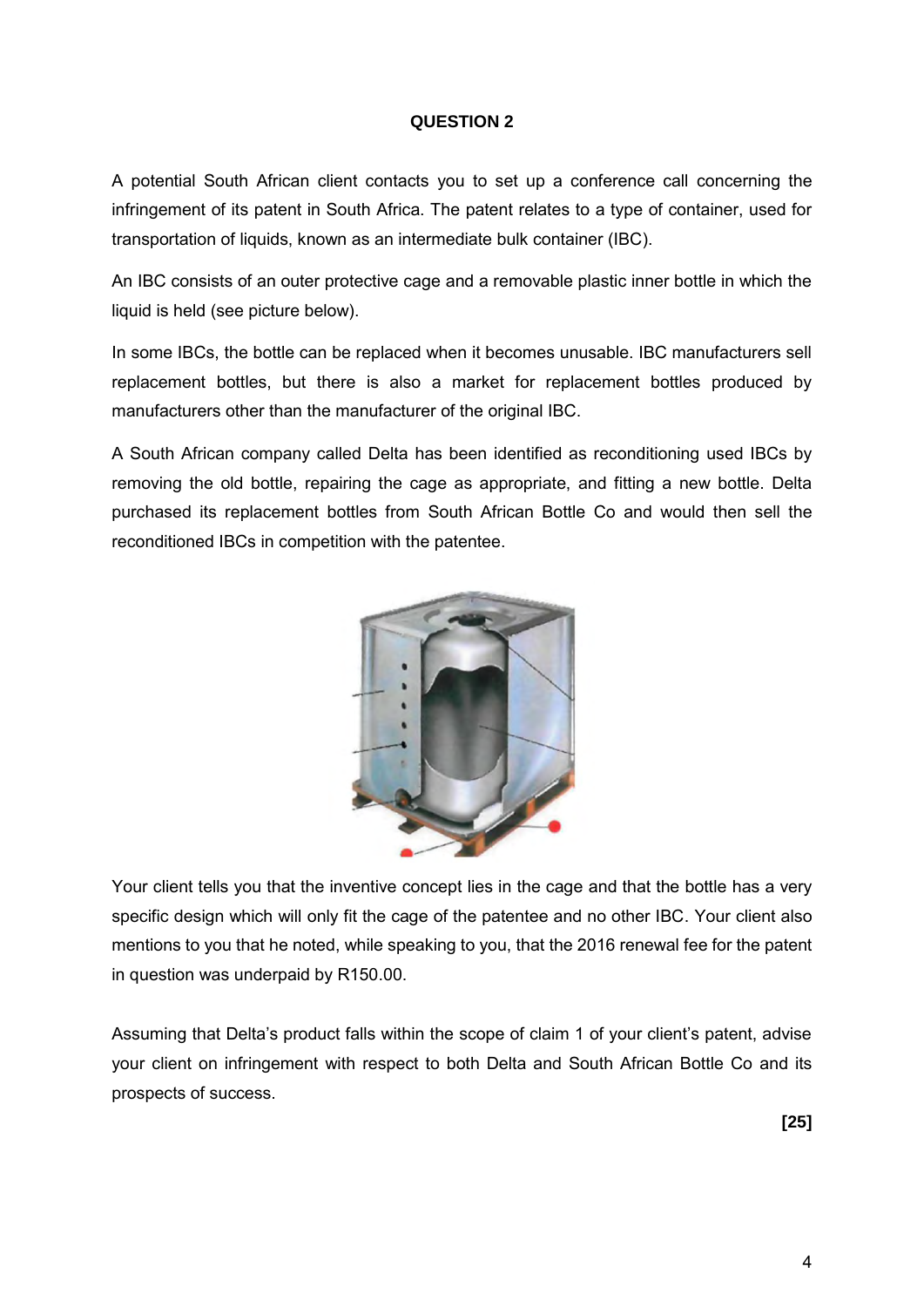You filed a South African national phase application from a PCT international application 3 months ago. In reviewing the claims of the application, prior to grant, you note that there are 3 claims only, which read:

Claim 1: A compound "XYZ" for use in the treatment of diabetes.

Claim 2: A kit comprising Compound "XYZ" and a package insert.

Claim 3: A method of treating diabetes by administering compound "XYZ" to a patient in need thereof.

On considering your file, you also note that the Form P3 has been signed by your client.

#### PART A

Advise your client concerning the validity and enforceability of the application if it were to proceed to grant and advise your client what remedies, if any, you would suggest be undertaken. (15)

#### PART B

On advising your client, you receive a response to proceed according to the remedies suggested in Part A of this question. Client however also mentions that the inventor, whilst working on the invention, incorrectly characterised compound "XYZ" due to a lack of appreciation of certain organic chemistry principles. The correct compound is actually "XZY". Your client asks you to amend the specification to reflect the correct compound and to replace examples 1 to 3 with new examples 1 to 3 that reflect the results using the correct compound.

Advise your client concerning this latest instruction. (10)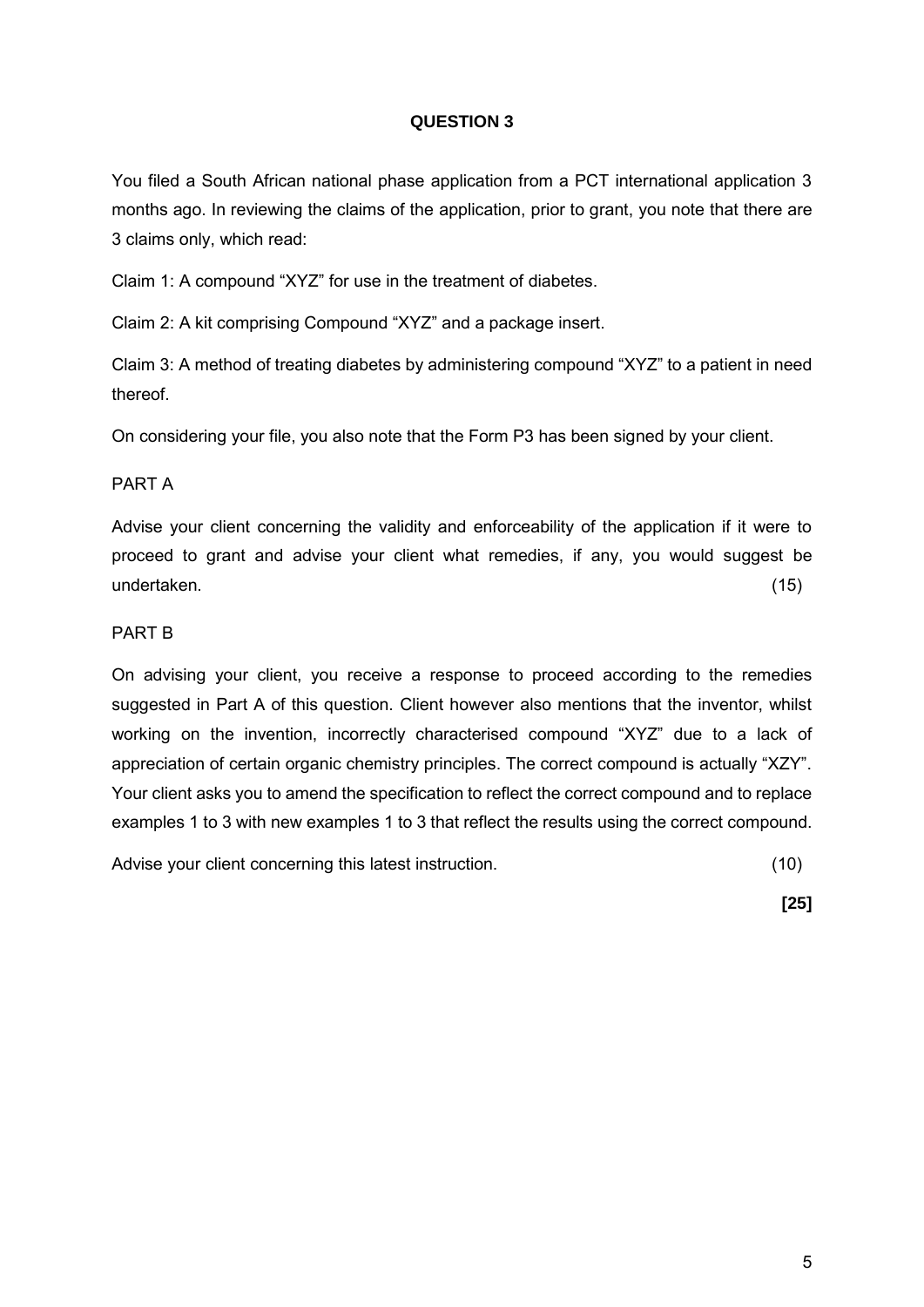You are contacted by EasyRide (Pty) LTD (EasyRide), a South African company that runs an "uber" type application in South Africa.

You are told that an ex-employee, a Mr De Vos, has obtained a patent in respect of integrating into the EasyRide app, for a cellular phone, the feature of being able to order food through the EasyRide app so that when a customer enters his "ride", the food will be waiting there for him. The priority date is two years ago.

Mr De Vos, you are told, was the marketing manager for EasyRide, who had left six years back under acrimonious circumstances. Your client believes that the invention should belong to it, especially in terms of its contract of employment with Mr De Vos, the relevant clauses being:

- 1. Mr De Vos is employed to market the EasyRide application.
- 2. Any intellectual property that Mr De Vos creates shall belong to EasyRide.
- 3. "Clause 2" above shall survive termination of the employment of Mr De Vos for a period of 5 years.

Advise your client as to the recourse it would have and what its chances of success are.